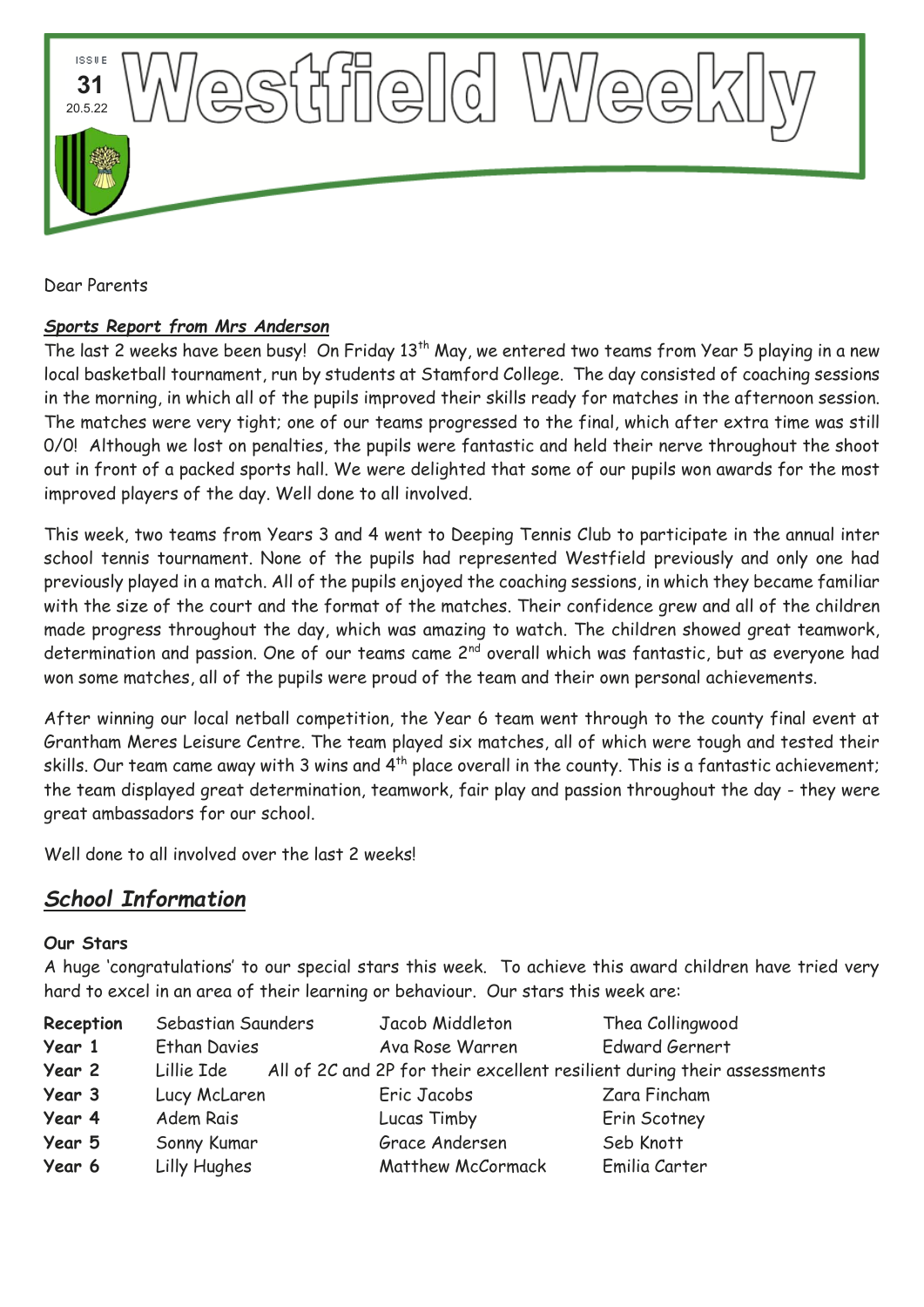#### **Attendance**

Congratulations to the following classes who were winners for the week commencing  $9^{\text{th}}$  May.

| Gold Trophy    | Mr Mulhern's Class (100%)                                 |  |
|----------------|-----------------------------------------------------------|--|
| Silver Trophy  | Miss Sloan's Class (99.64%)                               |  |
| Attendance Ted | Mrs Bull's Class (98.57%)<br>Miss Hibbins' Class (98.33%) |  |

# **REMINDER - Queen's Platinum Jubilee**

We shall be celebrating the Queen's Platinum Jubilee on Friday 27<sup>th</sup> May and are hoping that the Mayor of Bourne will be able to join us at some point during the day. Children will be completing work in school about the Platinum Jubilee in the run up to the event. On the actual day, children are able to come to school dressed as a 'Royal' or in red, white and blue (if your child attends Little Westys but isn't in on a Friday, they can dress up on one of the days they are in). They will be playing games, planting trees and after lunch, there will be 'whole school' picnic on the field. Children will be asked to bring 2 or 3 small items of food to eat at the picnic. Unfortunately, we are unable to accommodate parents at this event.

There will be a 'Jubilee Hat' competition (to be completed at home) – children can start thinking about their ideas for a hat which can be worn to school on the day. There will be a prize for the best hat in each class.

# **11+ Meeting**

It was lovely to welcome Mr Anderson, the Headteacher from Bourne Grammar School, on Tuesday to speak to parents regarding the 11+ process. If you were unable to attend the meeting, all of the information shared is available on Bourne Grammar School website. There are familiarisation 11+ tests and mark schemes for parents to download in order to get an idea of how their child may perform in the tests. There will be mock tests for pupils that will take place on Thursday 7<sup>th</sup> July and Friday 8<sup>th</sup> July in school. Only the children registered for the 11+ will be able to take the mock test so please register your child directly with Bourne Grammar School if you are interested in them taking the test and going to the grammar school. I can confirm that the mock tests will not be marked by the teachers in Bourne Westfield as the sole purpose is for pupils to experience what the tests will feel like. If you wish to mark the tests yourselves, permission to have the mock test and mark scheme will need to be obtained from the Grammar School as there could be implications for the appeals process. The date of the actual tests are: Friday 16<sup>th</sup> September and Friday 23<sup>rd</sup> September 2022 and these will be administered by Bourne Grammar School staff and will take place in school.

#### **Year 6 Play – Change of Saturday Rehearsal Date**

Children will shortly begin their rehearsals for the Year 6 play – Edith's Wartime Scrapbook. **Please note**  the change of date for the Saturday rehearsal. The original date that went out was Saturday 11<sup>th</sup> June but we feel this is a little too far away from the final performance. The Saturday rehearsal will now take place on *Saturday 25th June from 9:00am – 1:00pm*.

#### **School Lunches**

A reminder that Tuesday 24th May is the deadline for ordering meals for the first week back after half term. The kitchen will not be able to accommodate for any unordered meals.

#### **Oracy Challenge**

On Thursday this week, it was national numeracy day. Can you make up a rhyme, poem or rap to help you to remember a mathematical fact? We know that your teachers would love to hear these and so would the maths team! Have fun!

**Friends of Westfield – Follow us on Facebook - <https://www.facebook.com/FriendsWestfieldBourne>** Wow! What a great evening we had at Friday's discos! The children were all great and had loads of fun, the new DJ was superb. The many volunteers & teaching staff did an amazing job making sure everything